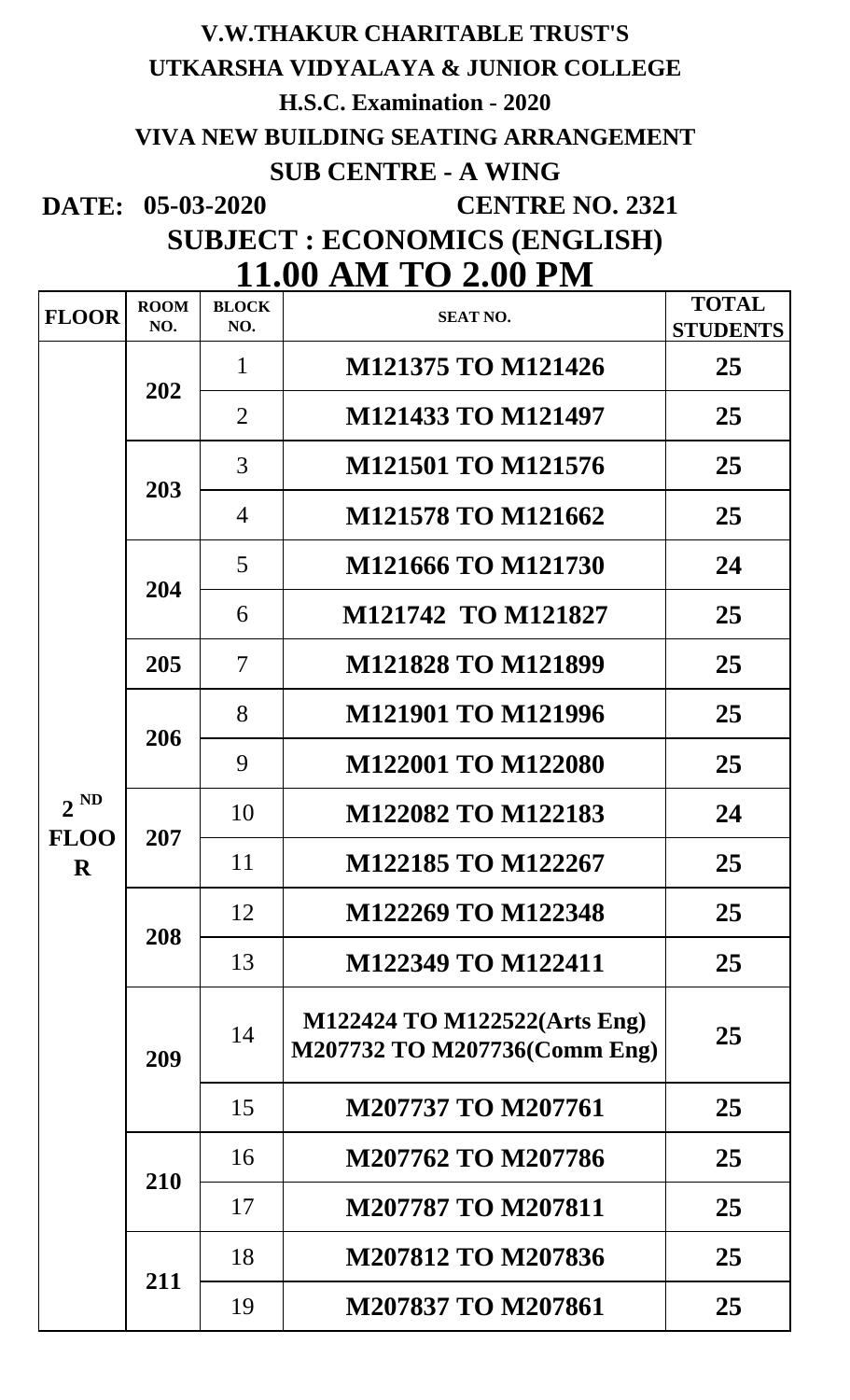| <b>FLOOR</b>    | <b>ROOM</b> | <b>BLOCK</b> | <b>SEAT NO.</b>           | <b>TOTAL</b>    |
|-----------------|-------------|--------------|---------------------------|-----------------|
|                 | NO.         | NO.          |                           | <b>STUDENTS</b> |
|                 | 302         | 20           | M207862 TO M207887        | 25              |
|                 |             | 21           | <b>M207888 TO M207912</b> | 25              |
|                 | 303         | 22           | M207913 TO M207937        | 25              |
|                 |             | 23           | M207938 TO M207962        | 25              |
|                 | 304         | 24           | M207963 TO M207987        | 25              |
|                 |             | 25           | <b>M207988 TO M208012</b> | 25              |
|                 | 305         | 26           | <b>M208013 TO M208037</b> | 25              |
|                 | 306         | 27           | <b>M208038 TO M208063</b> | 25              |
|                 |             | 28           | <b>M208064 TO M208088</b> | 25              |
|                 | 308         | 29           | M208089 TO M208113        | 25              |
| 3 <sup>RD</sup> |             | 30           | <b>M208114 TO M208138</b> | 25              |
| <b>FLOO</b>     | 309         | 31           | M208139 TO M208163        | 25              |
| $\bf R$         |             | 32           | <b>M208164 TO M208188</b> | 25              |
|                 | 310         | 33           | <b>M208189 TO M208213</b> | 25              |
|                 |             | 34           | <b>M208214 TO M208238</b> | 25              |
|                 | 311         | 35           | M208239 TO M208263        | 25              |
|                 |             | 36           | <b>M208264 TO M208288</b> | 25              |
|                 | 312         | 37           | <b>M208289 TO M208313</b> | 25              |
|                 | 313         | 38           | <b>M208314 TO M208338</b> | 25              |
|                 |             | 39           | M208339 TO M208363        | 25              |
|                 | 314         | 40           | <b>M208364 TO M208388</b> | 25              |
|                 |             | 41           | M208389 TO M208413        | 25              |
|                 | 315         | 42           | <b>M208414 TO M208438</b> | 25              |

| <b>FLOOR</b>     | <b>ROO</b><br>M <sub>NO</sub> . | <b>BLOCK</b><br>NO. | <b>SEAT NO.</b>           | <b>TOTAL</b><br><b>STUDENTS</b> |
|------------------|---------------------------------|---------------------|---------------------------|---------------------------------|
|                  | 403                             | 43                  | M208439 TO M208463        | 25                              |
|                  |                                 | 44                  | <b>M208464 TO M208488</b> | 25                              |
|                  | 404                             | 45                  | M208489 TO M208513        | 25                              |
|                  |                                 | 46                  | M208514 TO M208539        | 25                              |
|                  | 406                             | 47                  | M208540 TO M208564        | 25                              |
|                  |                                 | 48                  | M208565 TO M208589        | 25                              |
|                  | 407                             | 49                  | <b>M208590 TO M208614</b> | 25                              |
|                  |                                 | 50                  | M208615 TO M208639        | 25                              |
|                  | 408                             | 51                  | M208640 TO M208664        | 25                              |
| $4$ TH           |                                 | 52                  | M208665 TO M208690        | 25                              |
|                  | 409                             | 53                  | M208691 TO M208716        | 25                              |
| <b>FLOO</b><br>D |                                 | 54                  | <b>M208717 TO M208741</b> | 25                              |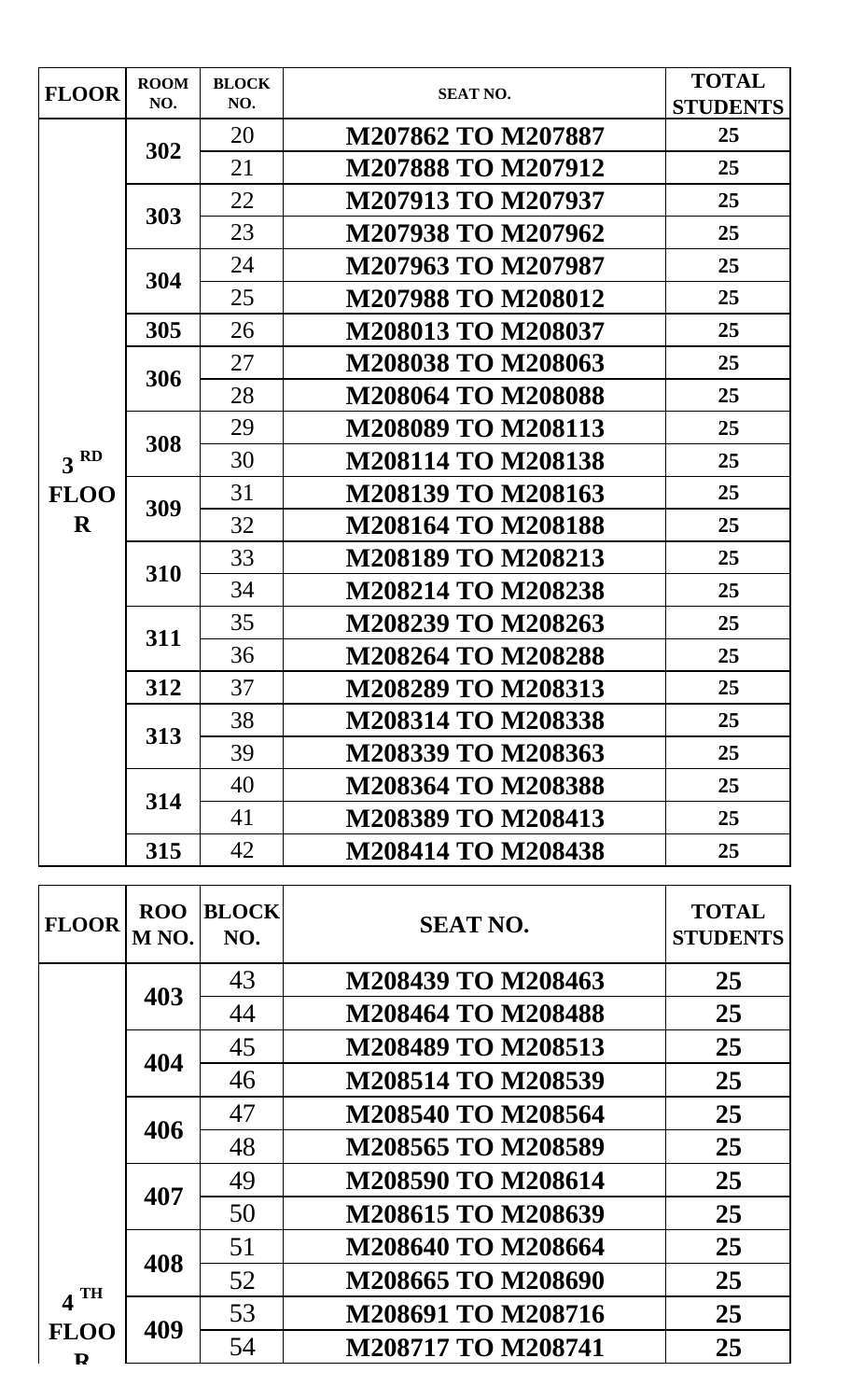| 410 | 55 | M208742 TO M208766        | 25 |
|-----|----|---------------------------|----|
|     | 56 | M208767 TO M208791        | 25 |
| 411 | 57 | M208792 TO M208816        | 25 |
|     | 58 | <b>M208817 TO M208842</b> | 25 |
| 412 | 59 | M208843 TO M208867        | 25 |
| 413 | 60 | M208868 TO M208892        | 25 |
|     | 61 | M208893 TO M208917        | 25 |
|     | 62 | M208918 TO M208942        | 25 |
| 414 | 63 | M208943 TO M208967        | 25 |
| 415 | 64 | M208968 TO M208992        | 25 |

| <b>FLOOR</b>                        | <b>ROOM</b><br>NO. | <b>BLOCK</b><br>NO. | <b>SEAT NO.</b>    | <b>TOTAL</b><br><b>STUDENTS</b> |
|-------------------------------------|--------------------|---------------------|--------------------|---------------------------------|
| $5^{\text{TH}}$<br><b>FLOO</b><br>R | 502                | 65                  | M208993 TO M209017 | 25                              |
|                                     |                    | 66                  | M209018 TO M209042 | 25                              |
|                                     | 503                | 67                  | M209043 TO M209067 | 25                              |
|                                     |                    | 68                  | M209068 TO M209092 | 25                              |
|                                     | 512                | 69                  | M209093 TO M209117 | 25                              |
|                                     | 513                | 70                  | M209118 TO M209142 | 25                              |
|                                     |                    | 71                  | M209143 TO M209167 | 25                              |
|                                     | 514                | 72                  | M209168 TO M209192 | 25                              |
|                                     |                    | 73                  | M209193 TO M209217 | 25                              |
|                                     | 515                | 74                  | M209218 TO M209242 | 25                              |

| <b>FLOOR</b> | <b>ROOM</b><br>NO. | <b>BLOCK</b><br>NO. | <b>SEAT NO.</b>           | <b>TOTAL</b><br><b>STUDENTS</b> |
|--------------|--------------------|---------------------|---------------------------|---------------------------------|
|              | 602                | 75                  | M209243 TO M209267        | 25                              |
|              |                    | 76                  | M209268 TO M209292        | 25                              |
|              | 603                | 77                  | M209293 TO M209317        | 25                              |
|              |                    | 78                  | <b>M209318 TO M209342</b> | 25                              |
| TH           | 604                | 79                  | M209343 TO M209367        | 25                              |
|              |                    | 80                  | M209368 TO M209392        | 25                              |
| 6            | 606                | 81                  | M209393 TO M209417        | 25                              |
| <b>FLOO</b>  |                    | 82                  | <b>M209418 TO M209442</b> | 25                              |
| R            | 607                | 83                  | M209443 TO M209467        | 25                              |
|              |                    | 84                  | M209468 TO M209492        | 25                              |
|              | 608                | 85                  | M209493 TO M209518        | 25                              |
|              |                    | 86                  | <b>M209519 TO M209544</b> | 25                              |
|              | 609                | 87                  | M209545 TO M209569        | 25                              |
|              |                    | 88                  | M209570 TO M209594        | 25                              |